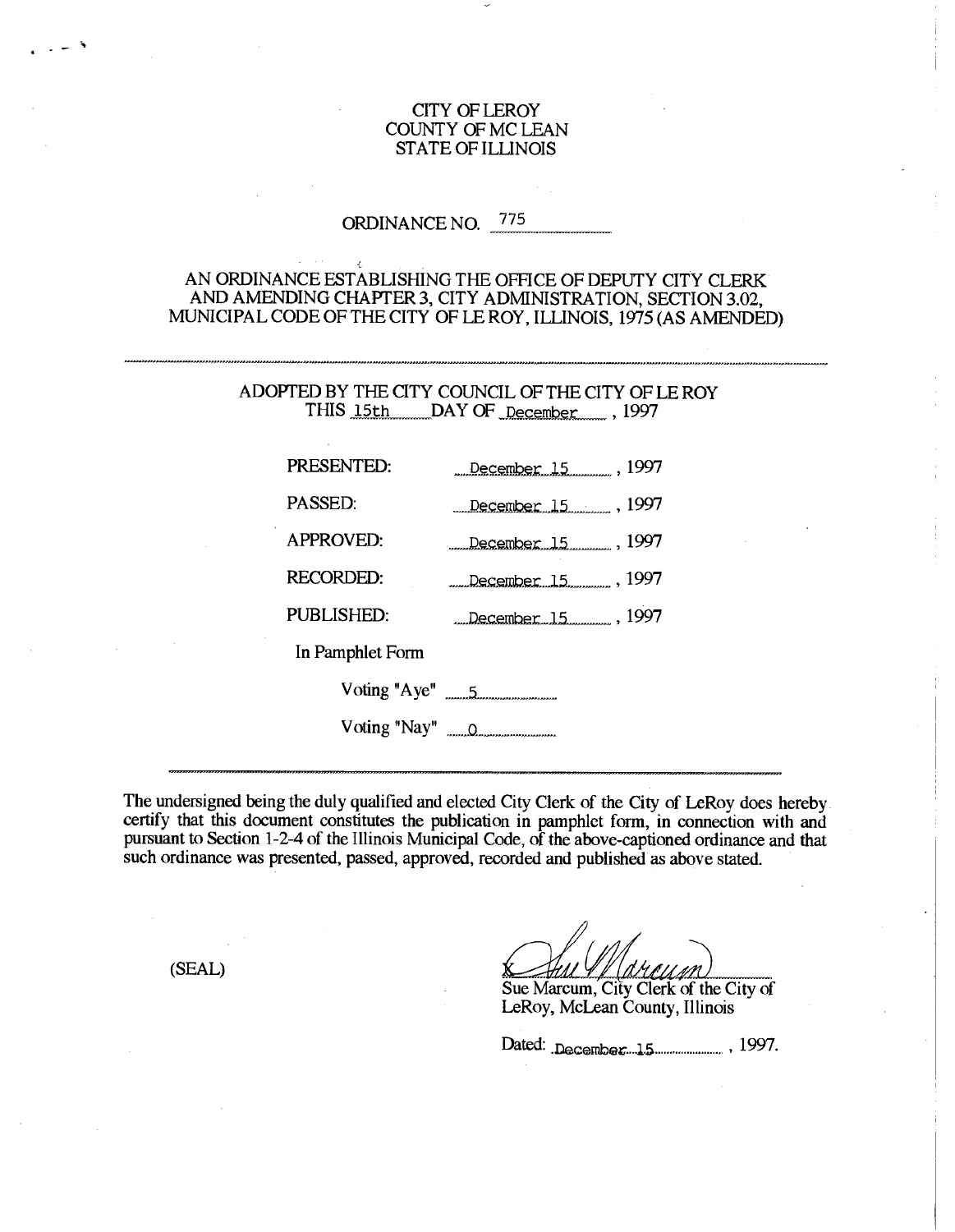## ORDINANCE NO. 775

## AN ORDINANCE ESTABLISHING THE OFFICE OF DEPUTY CITY CLERK AND AMENDING CHAPTER 3, CITY ADMINISTRATION, SECTION 3.02, MUNICIPAL CODE OF THE CITY OF LE ROY, ILLINOIS, 1975 (AS AMENDED)

WHEREAS, the Mayor and City Council of the City of LeRoy, McLean County, Illinois, an Illinois municipal corporation, have determined that the duties of the City Clerk of the City of LeRoy require that an assistant or deputy clerk be made available from time to time; and

WHEREAS, the Mayor and City Council of the City of LeRoy have determined that is desirable from time to time to have a subordinate officer answerable and responsible to the City Clerk,and to the Mayor and City Council, in order to provide for the uninterrupted conduct of City business from time to time; and

WHEREAS, the Illinois Municipal Code provides for the appointment of a deputy municipal clerk (65 ILCS 5/3.1-30-10) in municipalities of less than 500,000 population when authorized by the corporate authorities and that the municipal clerk, when authorized by the corporate authorities, may appoint one deputy clerk who need not be a resident of the municipality,

NOW, THEREFORE, BE IT ORDAINED, by the City Council of the City of LeRoy, Illinois, in lawful meeting assembled, as follows:

Section 1. Chapter 3; City Administration, Section 3.02 CITY CLERK, of the Municipal Code of the City of LeRoy, Illinois, 1975 (as amended), is hereby amended in words and figures as follows:

(By addition of sub-section (p), at the end of the present Section 3.02, which sub-section shall read as follows:)

(p) Deputy City Clerk

(1) Creation of Office. There is hereby created the office of Deputy City Clerk. The City Clerk is authorized to appoint a Deputy City Clerk, which appointment shall be final with the advice and consent of the City Council, said appointment to be for a one-year term of office and to be

1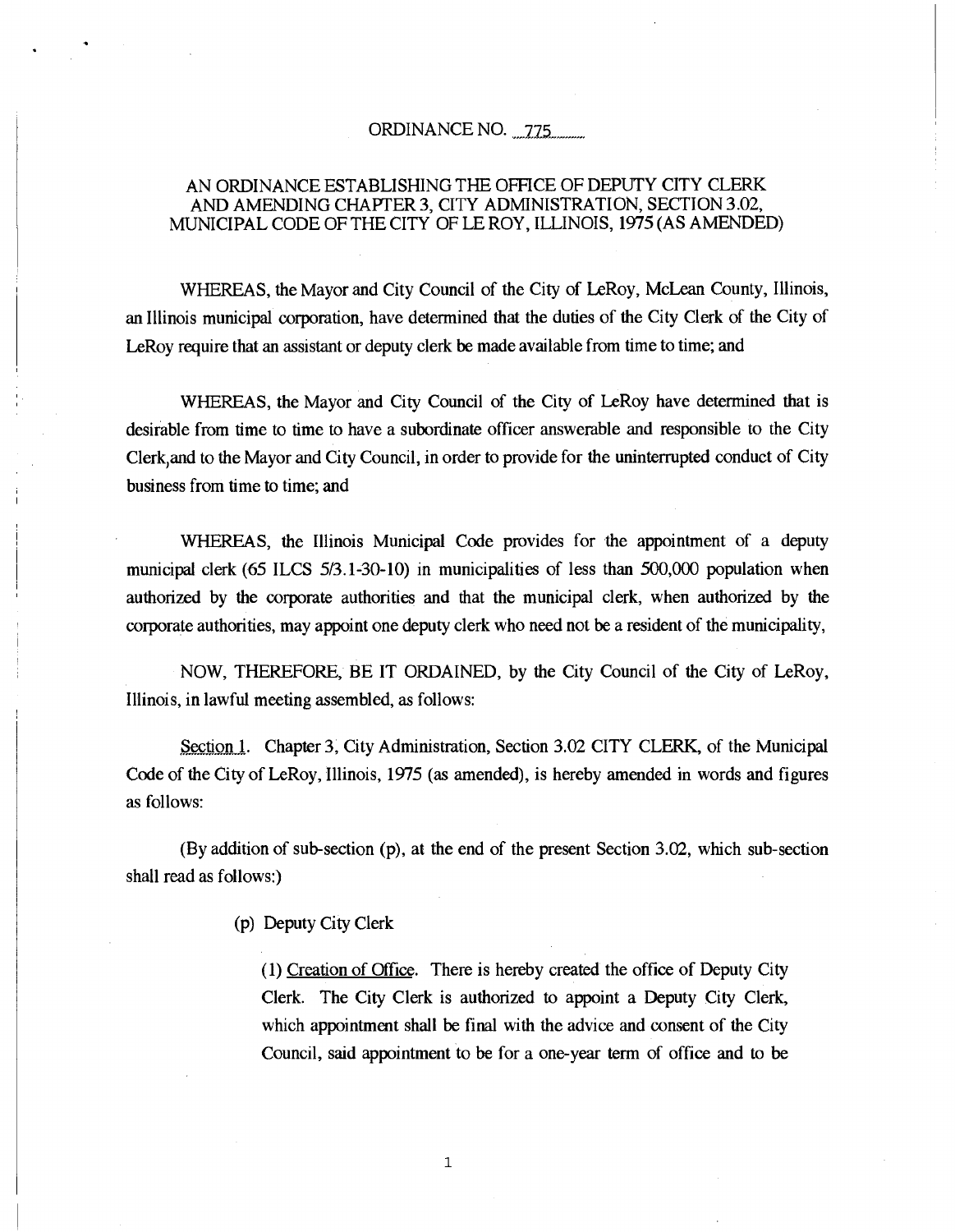made on the first Monday in May or as soon thereafter as practical, annually.

(2) Powers and Duties. The Deputy City Clerk shall have the power and duty to execute all documents required by any law or ordinance to be executed by the Clerk and to affix the seal of the City thereto whenever required. Further, the Deputy City Clerk shall work under the instruction of the City Clerk, and shall carry out such other duties and functions as the City Clerk is required by ordinance or other law to perform, especially in the absence of the City Clerk. The Deputy Clerk shall have not only that authority and those powers as hereindescribed, but shall also have such further power and authority as may be provided by ordinance, statute, or other law.

(3) Signature. When signing any documents, the Deputy City Clerk shall sign the name of the City Clerk followed by the word "By" and the Deputy City Clerk's own name and the words "deputy city clerk."

(4) Time of Authority. The powers and duties hereindescribed shall be exercised by the Deputy City Clerk only in the absence of the City Clerk from his or her office in the City Hall and only when either written direction has been given by the City Clerk to exercise such power, or the City Council has determined by resolution that the City Clerk is temporarily or permanently incapacitated to perform such function.

Section 2. All ordinances, or parts thereof, and all resolutions, or parts thereof, in conflict with this ordinance shall be and the same are hereby repealed to the extent of such conflict, and this ordinance shall be in full force and effect as set forth hereafter.

Section 3. Nothing in this ordinance hereby adopted shall be construed to affect any suit or proceeding pending in any court, or any rights acquired, or any liability incurred, or any cause or causes of action acquired or existing, under any act or ordinance hereby repealed as cited in Section 2 of this ordinance; nor shall any just or legal right or remedy of any character be lost, impaired or affected by this ordinance.

Section 4. This Ordinance shall be in full force and effect from and after its passage, approval and publication in pamphlet form, as required by law.

PASSED by the City Council of the City of LeRoy, Illinois, upon the motion by  $\Delta_{\text{Dawn}}$ 

2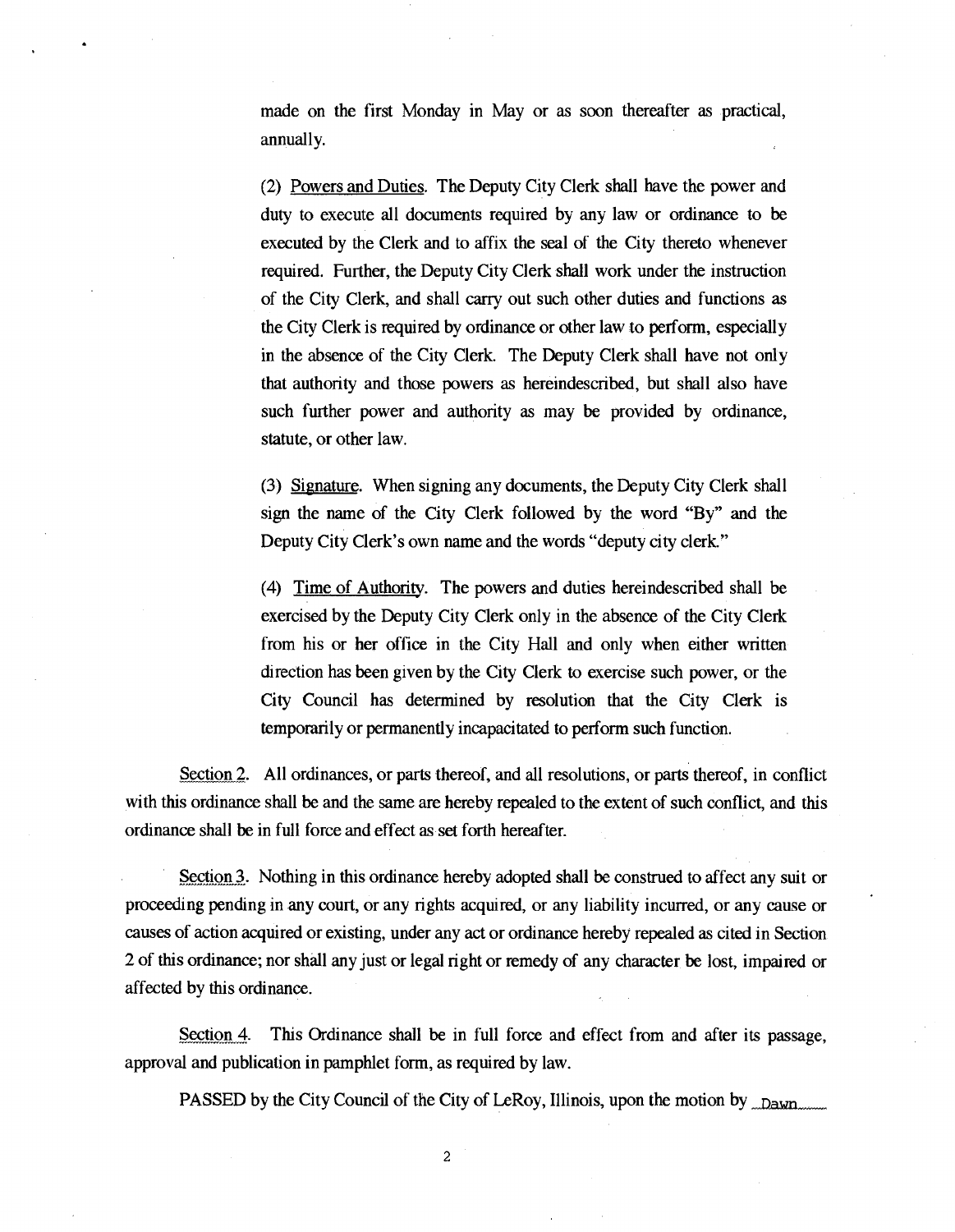| call vote on the 15th day of December 1997, as follows:<br>Aldermen elected 6<br><b>VOTING AYE:</b><br>Ron Litherland, Dave McClelland, N.H. Weber, Dawn Thompson, Dick Oliver<br>(full names)<br>VOTING NAY:<br>None<br>(full names)<br>and deposited and filed in the office of the City Clerk in said municipality on the <i>manuformal</i> day of<br>December 1997.<br>Sue Marcum, City Clerk of the City of LeRoy,<br>McLean County, Illinois<br>APPROVED BY the Mayor of the City of LeRoy, Illinois, this 15th day of<br>December 1997.<br>Robert R.<br>Robert Rice, Mayor of the City of LeRoy, McLean<br>County, Illinois<br><b>ATTEST:</b><br>(SEAL)<br>Sue Marcum, City Clerk,<br>City of LeRoy, McLean County, Illinois | Thompson seconded by Ron Litherland | by roll |
|-------------------------------------------------------------------------------------------------------------------------------------------------------------------------------------------------------------------------------------------------------------------------------------------------------------------------------------------------------------------------------------------------------------------------------------------------------------------------------------------------------------------------------------------------------------------------------------------------------------------------------------------------------------------------------------------------------------------------------------|-------------------------------------|---------|
|                                                                                                                                                                                                                                                                                                                                                                                                                                                                                                                                                                                                                                                                                                                                     |                                     |         |
|                                                                                                                                                                                                                                                                                                                                                                                                                                                                                                                                                                                                                                                                                                                                     |                                     |         |
|                                                                                                                                                                                                                                                                                                                                                                                                                                                                                                                                                                                                                                                                                                                                     |                                     |         |
|                                                                                                                                                                                                                                                                                                                                                                                                                                                                                                                                                                                                                                                                                                                                     |                                     |         |
|                                                                                                                                                                                                                                                                                                                                                                                                                                                                                                                                                                                                                                                                                                                                     |                                     |         |
|                                                                                                                                                                                                                                                                                                                                                                                                                                                                                                                                                                                                                                                                                                                                     |                                     |         |
|                                                                                                                                                                                                                                                                                                                                                                                                                                                                                                                                                                                                                                                                                                                                     |                                     |         |
|                                                                                                                                                                                                                                                                                                                                                                                                                                                                                                                                                                                                                                                                                                                                     |                                     |         |
|                                                                                                                                                                                                                                                                                                                                                                                                                                                                                                                                                                                                                                                                                                                                     |                                     |         |
|                                                                                                                                                                                                                                                                                                                                                                                                                                                                                                                                                                                                                                                                                                                                     |                                     |         |
|                                                                                                                                                                                                                                                                                                                                                                                                                                                                                                                                                                                                                                                                                                                                     |                                     |         |
|                                                                                                                                                                                                                                                                                                                                                                                                                                                                                                                                                                                                                                                                                                                                     |                                     |         |
|                                                                                                                                                                                                                                                                                                                                                                                                                                                                                                                                                                                                                                                                                                                                     |                                     |         |
|                                                                                                                                                                                                                                                                                                                                                                                                                                                                                                                                                                                                                                                                                                                                     |                                     |         |

 $\frac{1}{4}$ 

 $\hat{\mathcal{A}}$ 

 $\overline{3}$ 

 $\hat{\mathcal{A}}$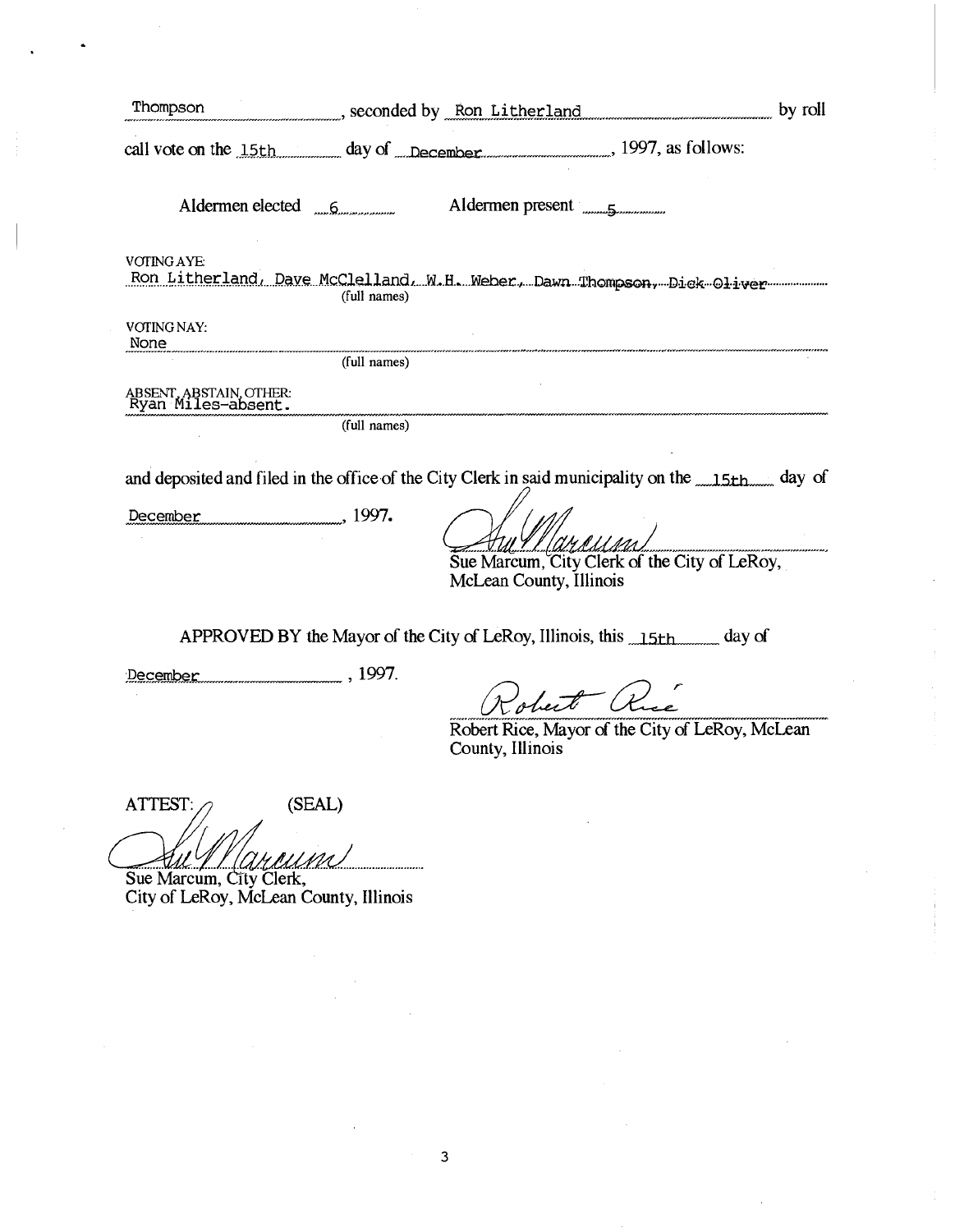## **CERTIFICATE**

I, Sue Marcum, certify that I am the duly elected and acting municipal clerk of the City of LeRoy, of McLean County, Illinois.

I further certify that on  $n_{\text{December}}$  15  $\ldots$  , 1997, the Corporate Authorities of such municipality passed and approved Ordinance No. 275

## AN ORDINANCE ESTABLISHING THE OFFICE OF DEPUTY CITY CLERK AND AMENDING CHAPTER 3, CITY ADMINISTRATION, SECTION 3.02, MUNICIPAL CODE OF THE CITY OF LE ROY, ILLINOIS, 1975 (AS AMENDED),

which provided by its terms that it should be published in pamphlet form.

The pamphlet form of Ordinance No. ---775..—.\_\_\_\_ , including the Ordinance and a cover sheet thereof, was prepared, and a copy of such Ordinance was posted at the municipal building, commencing on  $\Box$ December 15  $\Box$ , 1997, and continuing for at least ten days thereafter. Copies of such Ordinance were also available for public inspection upon request in the office of the municipal clerk.

Dated at LeRoy, Illinois, this <sub>*....*15th manual day of  $_{\text{Decomber}}$ , 1997.</sub>

(SEAL)

Municipal Clerk